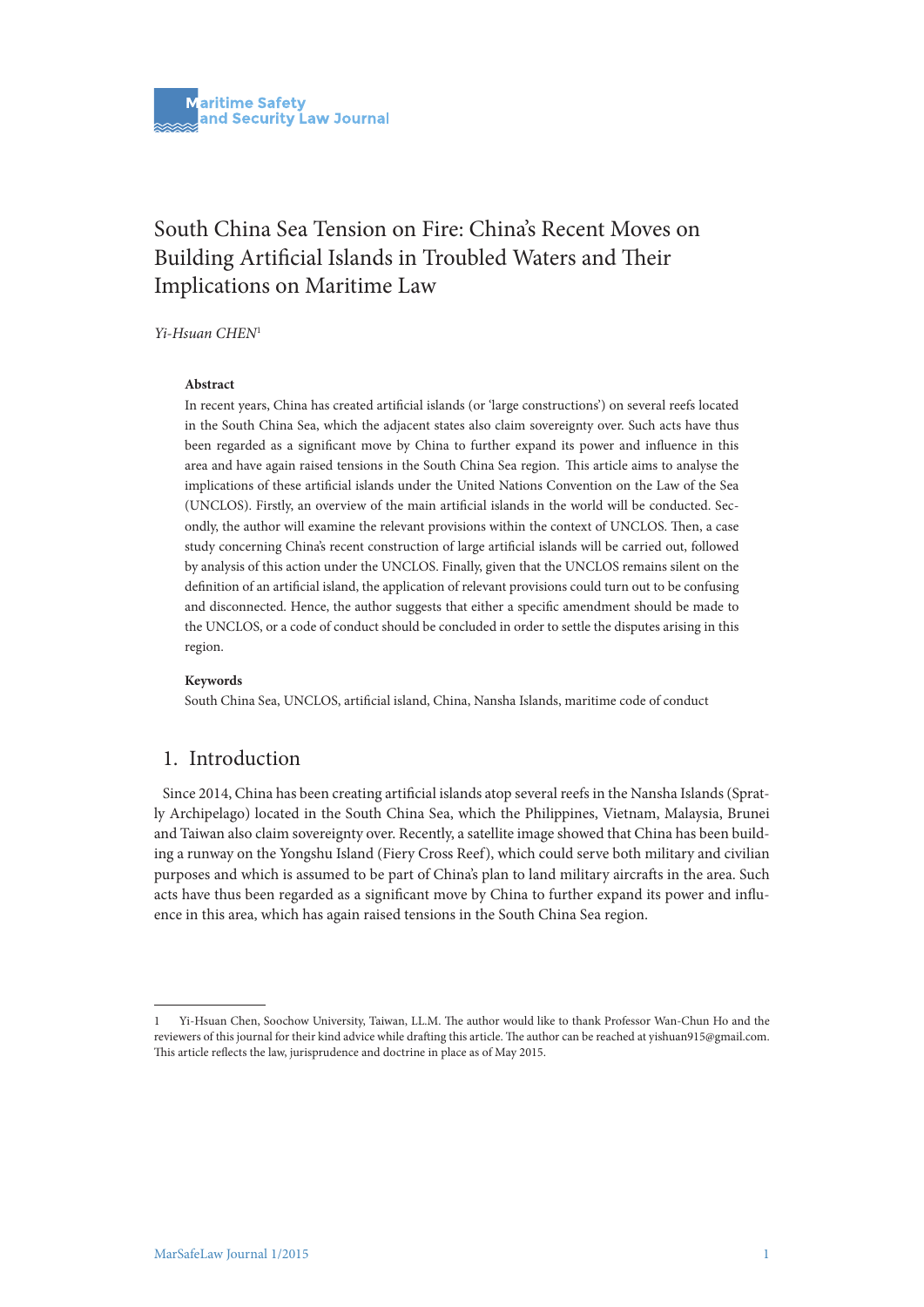This article therefore endeavours to analyse the implications of these artificial islands under the United Nations Convention on the Law of the Sea (UNCLOS).<sup>2</sup> In the first section of this article, the basic concept of an artificial island will be briefly introduced, followed by an overview of the existing artificial islands worldwide. Secondly, the author will examine the relevant provisions within the context of the UNCLOS. Subsequently, a case study concerning China's recent construction of large artificial islands and facilities on top of the reefs will be carried out, followed by an analysis of this action under the UNCLOS. Finally, owing to the fact that the UNCLOS remains silent on the definition of an artificial island, the author will conclude by offering observations and providing possible solutions, specifically on the case of the South China Sea.

# 2. Basic concept of artificial islands

Artificial islands are man-made 'constructions created by man's dumping of natural substances like sand, rocks and gravel',<sup>3</sup> rather than those formed by Mother Nature. They are surrounded by water and remain above sea level during high tide.<sup>4</sup> The functions of such islands could vary from deepwater ports or airports to the housing of nuclear power plants.<sup>5</sup> In addition, some artificial islands have been built to isolate certain groups of people, while others were constructed to mitigate coastal erosion and the rise of sea levels resulting from global warming.<sup>6</sup> More recently, given that the oceans contain abundant resources that humans need, states have begun to construct artificial islands as a way of extending their land territory into the sea in order to gain easy access to such resources.<sup>7</sup>

While the construction of artificial islands has certain advantages, such as an increase in land area and to satisfy the needs of human activities, such acts still have drawbacks. The creation of these islands not only results in high expenses<sup>8</sup> but could lead to serious marine environmental damage<sup>9</sup> and

<sup>2</sup> United Nations Convention on the Law of the Sea (adopted 10 December 1982, entered into force 16 November 1994) 1833 UNTS 3 (UNCLOS).

<sup>3</sup> Alfred H A Soons, 'Artificial Islands and Installations in International Law' (1974) Occasional Paper Series 22, University of Rhode Island Law of the Sea Institute, 3 <https://repositories.tdl.org/tamug-ir/handle/1969.3/27383> accessed 25 July 2015.

<sup>4</sup> Bahman Aghai Diba, 'Legal Regime of the Artificial Islands in the Persian Gulf ' (*Payvand Iran News*, 9 July 2009) <http:// payvand.com/news/09/sep/1071.html> accessed 21 May 2015.

<sup>5</sup> Soons (n 3) 1.

<sup>6</sup> Fabrizio Bozzato, 'Dryland: Artificial Islands as New Oceanscapes' (2013) 17 Journal of Futures Studies 1, 2-5.

<sup>7</sup> Nikos Papadakis, 'Artificial Island in International Law' (1975) 3 Maritime Studies and Management 33, 33.

<sup>8</sup> Sigurdur Sigurdarson and others, 'Icelandic-Type Berm Breakwater for the Hambantota Artificial Island Revetment, Application of Geometrical Design Rules' (2014) 34 Coastal Engineering Proceedings 1, 4.

<sup>9</sup> Huakun Yan and others, 'Simulation of Different Sea-Crossing Traffic Route Structures' Effects on the Marine Environment for the Dalian Large-Scale Offshore Airport Island' (2014) 52 Journal of Hydraulic Research 583, 596.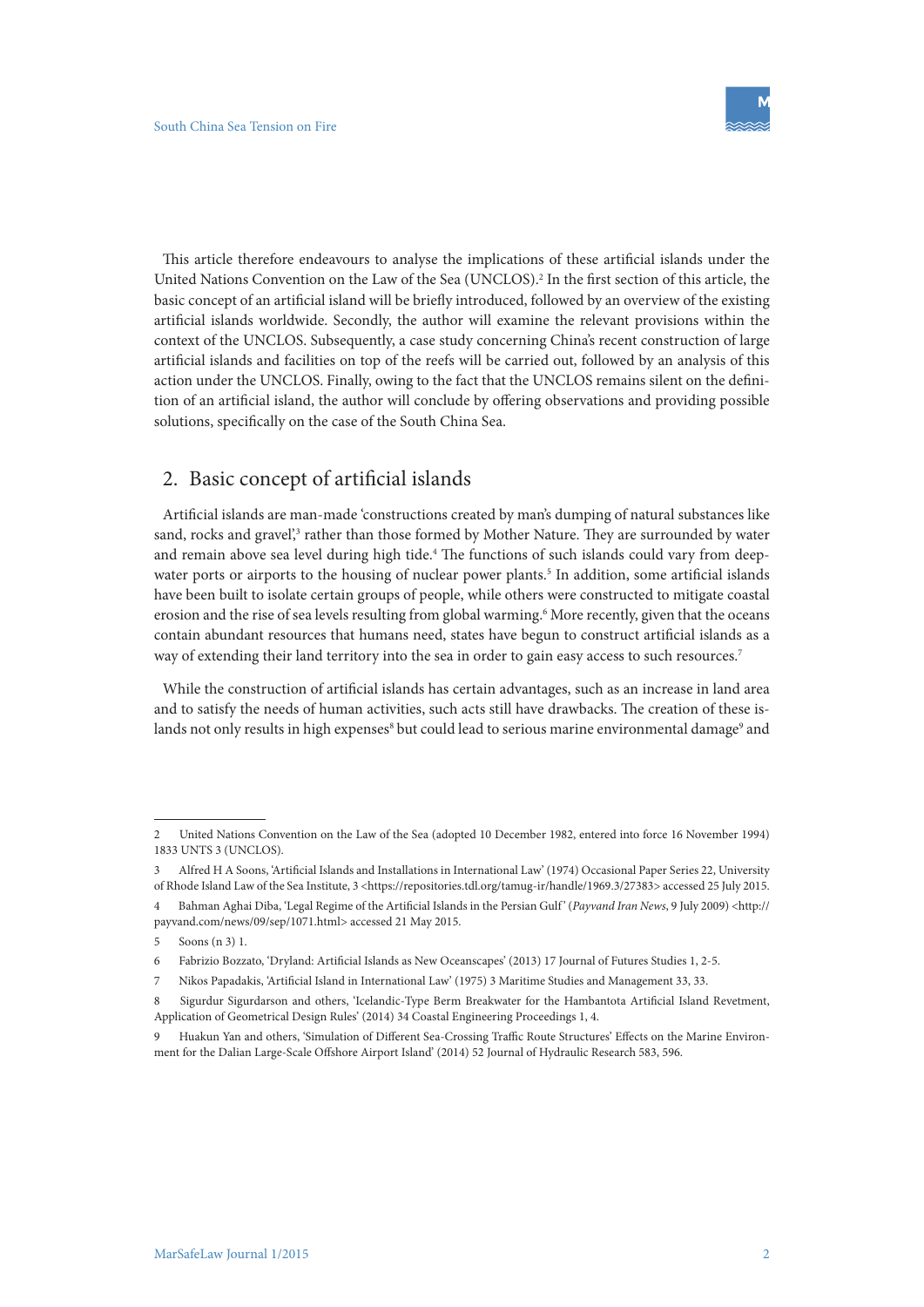

the destruction of the ecosystem.10 Additionally, it is of great concern that land subsidence and soil liquefaction could occur during earthquakes.<sup>11</sup>

To date, there are numerous artificial islands in existence worldwide, including the Flevopolder, which was built by the Netherlands and is currently the largest.<sup>12</sup> Moreover, other European countries, such as Austria, Germany, Denmark, France and the United Kingdom, and Asian countries, such as Japan, Singapore and Malaysia, as well as the United States, have also constructed artificial islands to serve different purposes, mainly for the reclamation of land, the creation of floating cities and other forms of infrastructure, the exploitation of natural resources, scientific research, tourism, immigration centres for the purpose of combating diseases or to cope with hydrological natural disasters.13

## 3. 'Artificial island-relevant' provisions within the context of the UNCLOS

While going through the content of the UNCLOS, one could find several provisions containing the term 'artificial islands'. Yet the UNLCOS does not explicitly define the specific meaning and legal status of the term.14 Therefore, in this section, the relevant provisions concerning artificial islands will be discussed.15

# 3.1 'Islands' under the UNCLOS

Throughout history, artificial islands have, from time to time, been treated as natural islands if they meet certain conditions, including 'formulations surrounded by water', 'remaining permanently above the surface at high tide' and 'the competence for human to inhabit'.<sup>16</sup> However, Article 121(1)

<sup>10 &#</sup>x27;Land Reclamation: The Advantages and Disadvantages' (14 September 2013) <www.zulkarnainazis.com/2013/09/ land-reclamation-advantages-and.html> accessed 3 July 2015.

<sup>11</sup> ibid.

<sup>12</sup> Erik Lacitis, 'Decades of Toxic Waste Dredged from the Duwamish' (*The Seattle Times*, 22 March 2014) <www.seattletimes.com/seattle-news/decades-of-toxic-waste-dredged-from-the-duwamish/> accessed 21 May 2015.

<sup>13</sup> New World Encyclopedia, 'Artificial Island' <www.newworldencyclopedia.org/entry/Artificial\_island> accessed 3 July 2015; Grigoris Tsaltas, Tilemachos Bourtzis and Gerasimos Makis Rodotheatos, 'Artificial Islands and Structures as a Means of Safeguarding State Sovereignty against Sea Level Rise: A Law of the Sea Perspective' (6th ABLOS Conference "Contentious Issues in UNCLOS – Surely Not?", Monaco, October 2010).

<sup>14</sup> Florentina Moise, 'Islands and Their Capacity to Generate Maritime Zones: Case Law Romania V. Ukraine' (2008) <www. duo.uio.no/bitstream/handle/10852/22760/template\_thesis.pdf?sequence=1> accessed 6 July 2015.

<sup>15</sup> In fact, the term 'artificial islands' could also include other artificial installations and constructions. However, the discussion in this article mainly focuses on artificial islands *per se*.

<sup>16</sup> Keyuan Zou, 'The Impact of Artificial Islands on Territorial Disputes over the Sparatly Islands' (*East Sea/ South China Sea Studies*, 21 July 2011) <http://nghiencuubiendong.vn/en/conferences-and-seminars-/second-international-workshop/597-the-impact-of-artificial-islands-on-territorial-disputes-over-the-sparatly-islands-by-zou-keyuan> accessed 22 May 2015.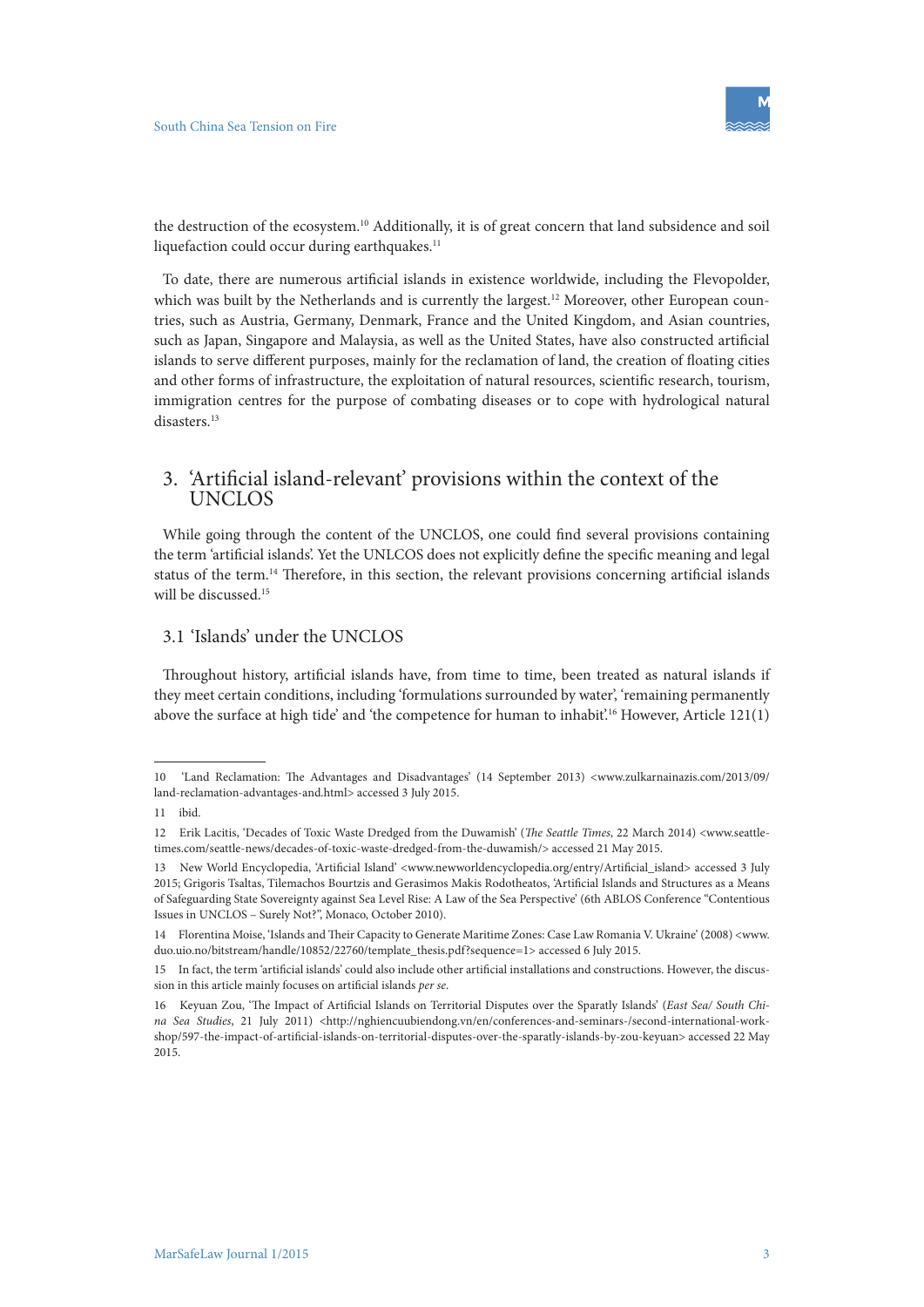UNCLOS stipulates that: 'An island is a naturally formed area of land, surrounded by water, which is above water at high tide.' In light of this provision, several conditions should be considered in the determination of 'islands' in a legal sense. Firstly, an 'island' should constitute an 'area of land', which should further meet two elements: (1) 'an insular feature must be attached to the seabed', and (2) 'it must have the nature of *terra firma*'.17 Moreover, there is also no criterion regarding the size of an island in Article 121, and this has been reaffirmed by the International Court of Justice (ICJ) in the *Qatar v Bahrain* case.18 Secondly, an island must be surrounded by water. Finally, referring to Article 121(1), an island should be 'naturally formed' and 'above water at high tide'. Despite the fact that the provision does not explain to what extent a land above water at high tide could be seen as an island, it could probably be inferred that the provision intended to exclude islands that are completely man-made and those that would be submerged by the ocean during high tide (also known as 'low-tide elevations') from being able to obtain the legal status of islands under the Convention. In fact, Articles 60(8) and 80 UNCLOS further prescribe that an artificial island constructed in the Exclusive Economic Zone (EEZ) or on the continental shelf 'does not possess the status of [an] island'. Additionally, as compared to the islands specified in Articles 10(2) and 121(2), which could be used as a base point to measure sea zones, artificial islands within the context of Article 60(8) 'have no territorial sea of their own, and their presence does not affect the delimitation of the territorial sea, the exclusive economic zone or the continental shelf'. The wording of the above-mentioned provisions thus supports such an argument.

On the other hand, it is highly debated whether the legal status of islands should be decided according to the factors provided for in Article  $121(3)$ ,<sup>19</sup> as the provision does not expressly state what a 'rock' is, nor does it identify the differentiating line between 'rocks' and 'other types of islands'.20 Consequently, the relationship between Article  $121(1)-(2)$  and Article  $121(3)$  has become questionable: should Article 121(3) be read in conjunction with the previous two paragraphs? Are 'rocks' in Article 121(3) a sub-category of islands or are they an exception to the regime of islands set out in paragraphs 1 and 2?<sup>21</sup>

Further, the vague relationship between rocks and islands also brings into question whether an island should meet the 'socio-economic' requirements provided for in paragraph 3, not to mention that the wording of Article 121(3) *per se* does not clarify whether the concept of 'economic life' should be of a productive or commercial nature only,<sup>22</sup> or whether the phrase 'of their own' should be strictly interpreted as 'a State could not create necessary conditions by injecting an artificial econom-

<sup>17</sup> Yoshifumi Tanaka, *The International Law of the Sea* (Cambridge University Press 2012) 63.

<sup>18</sup> See *Maritime Delimitation and Territorial Questions between Qatar and Bahrain Case (Qatar v Bahrain)* (Merits) [2001] ICJ Rep 97.

<sup>19</sup> UNCLOS, art 121(3) provides that: 'Rocks which cannot sustain human habitation or economic life of their own shall have no exclusive economic zone or continental shelf.'

<sup>20</sup> Robin Rolf Churchill and Alan Vaughan Lowe, *The Law of the Sea* (Manchester University Press 1999) 50.

<sup>21</sup> See Tanaka (n 17) 66.

<sup>22</sup> ibid.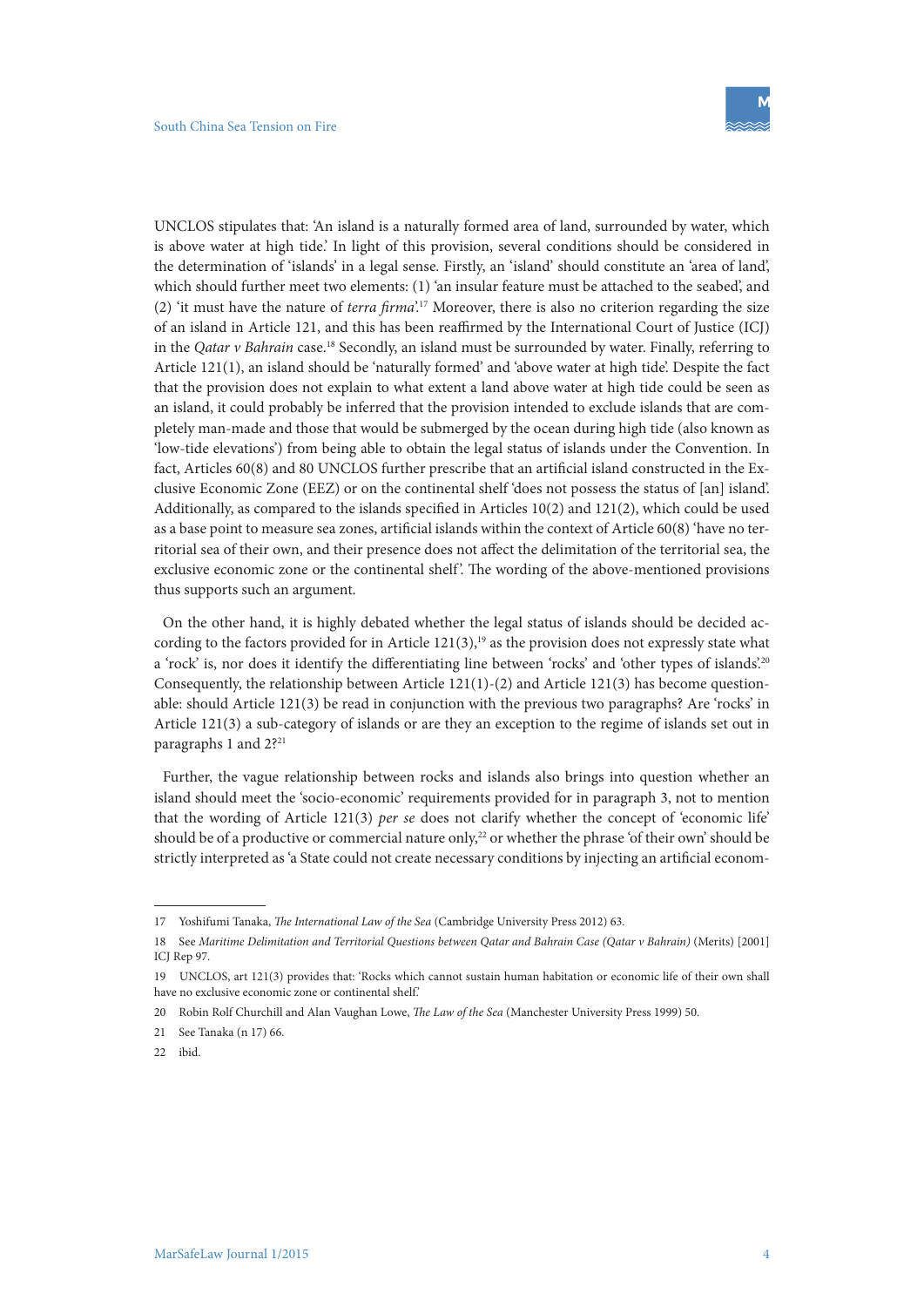

ic life, based on resources from its other land territory, $23$  for this would appear to contradict with the precedent of Jan Mayen.<sup>24</sup>

### 3.2 The legality of constructing artificial islands in different maritime zones

As is set out in Article 11 UNCLOS,<sup>25</sup> artificial islands do not qualify for permanent harbour works. This suggests that coastal states are not entitled to claim the rights associated with the permanent harbour works in the determination of the baseline and measurement of maritime zones when it comes to artificial islands. Besides, the UNCLOS still contains other provisions that are applicable to artificial islands. Hence, in the following content, the permissibility of building artificial islands in different maritime zones will be examined.

#### 3.2.1 Internal waters and territorial seas

Since the sovereignty of a coastal state extends to its internal waters and territorial seas,<sup>26</sup> the state reserves the right to construct an artificial island in these areas. However, exceptions to the right of innocent passage enjoyed by other coastal states or land-locked states could be claimed if: (1) 'the establishment of straight baselines has the effect of enclosing as internal waters areas which had not previously been considered as such,<sup>27</sup> or (2) in the case of territorial seas.<sup>28</sup> Therefore, when an artificial island is to be built, other states' rights of navigation should be taken into consideration. However, this is not to suggest that these types of islands cannot be constructed in regions that foreign ships sail through on a regular basis. If (1) there is 'no alternative site for their location and if the benefits resulting from the construction of the island ... in that particular area outweigh the inconvenience it causes to navigation<sup>',29</sup> (2) such siting does not 'cause injury in or to the territory of other States<sup>',30</sup> or (3) as long as it does not infringe the use of the contiguous zones and the adjoining territorial sea of another state,<sup>31</sup> the construction would be permissible.

<sup>23</sup> Derek William Bowett, *The Legal Regime of Islands in International Law* (Oceana Pubn 1978) 34.

<sup>24</sup> See Tanaka (n 17) 67.

<sup>25</sup> UNCLOS, art 11 provides that: 'For the purpose of delimiting the territorial sea, the outermost permanent harbour works which form an integral part of the harbour system are regarded as forming part of the coast. Off-shore installations and artificial islands shall not be considered as permanent harbour works.'

<sup>26</sup> UNCLOS, art 2(1) provides that: 'The sovereignty of a coastal State extends, beyond its land territory and internal waters and, in the case of an archipelagic State, its archipelagic waters, to an adjacent belt of sea, described as the territorial sea.' Art 2(3) further provides that: 'The sovereignty over the territorial sea is exercised subject to this Convention and to other rules of international law.'

<sup>27</sup> UNCLOS, art 8(2).

<sup>28</sup> UNCLOS, art 17.

<sup>29</sup> Nilkos Papadakis, *The International Legal Regime of Artificial Islands* (Brill Archive 1977) 4.

<sup>30</sup> ibid 5.

<sup>31</sup> ibid.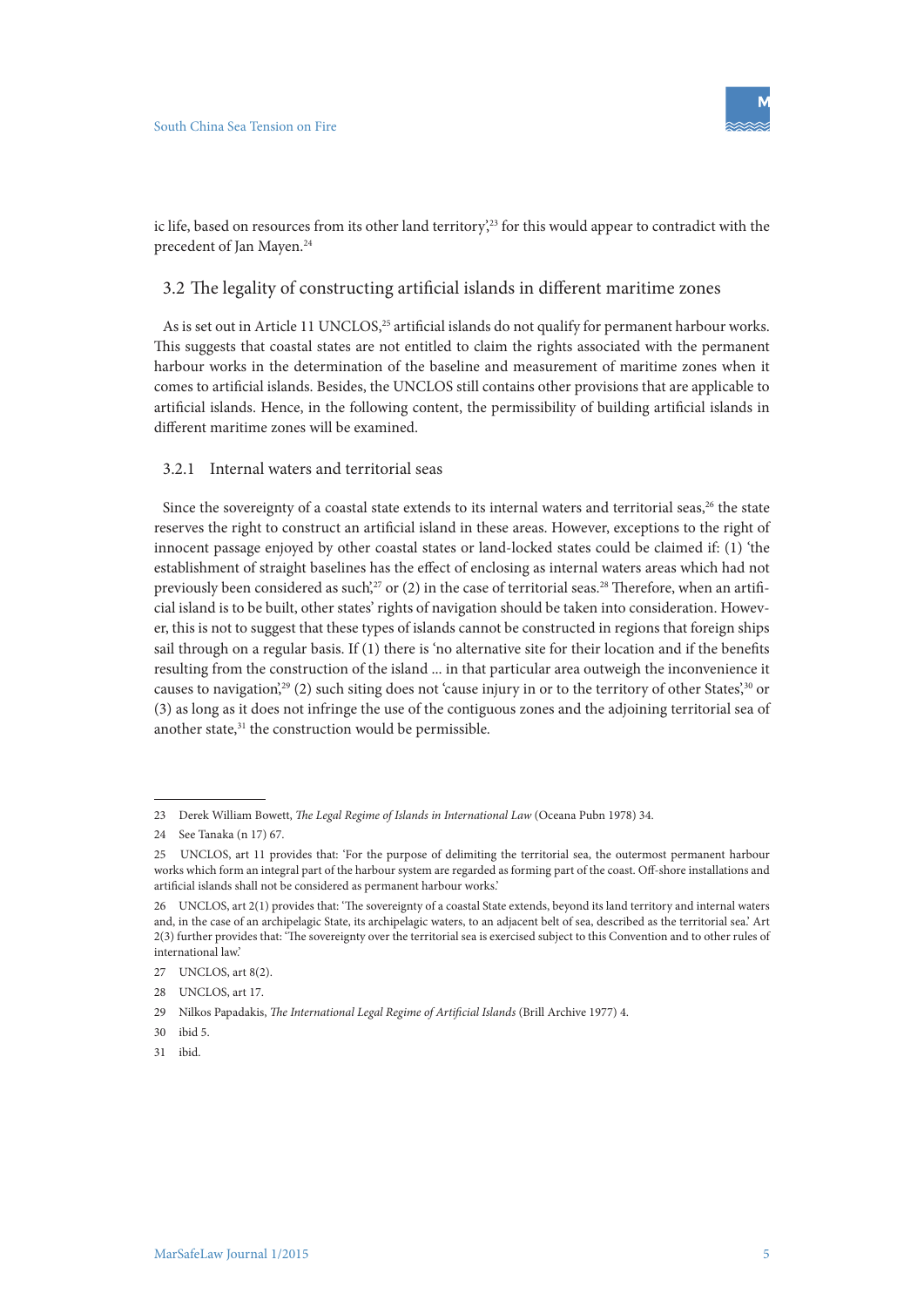#### 3.2.2 The Exclusive Economic Zone (EEZ)

Article 56(1)(b)(i) UNCLOS entitles coastal states to exercise jurisdiction to establish and use artificial islands. Article  $60(1)(a)$  and (2) further elaborates that a state owns the exclusive right 'to construct and to authorize and regulate the construction, operation and use of' and enjoys 'exclusive jurisdiction over<sup>'32</sup> artificial islands, and these provisions aim to ensure the comprehensive establishment of regulatory authority of coastal states.<sup>33</sup> Moreover, coastal states have the discretion to establish safety zones, which all ships must respect,<sup>34</sup> around the artificial islands and such zones should conform to international standards.<sup>35</sup> Yet the interests of other states, for instance rights of navigation, should be taken into account by a number of safeguards pursuant to the same Article.<sup>36</sup> Last but not least, as mentioned above, artificial islands do not have territorial seas, nor do they have any impact on maritime delimitation.<sup>37</sup>

### 3.2.3 Continental shelf

Basically, a coastal state is allowed to exercise its sovereign rights over its continental shelf for exploration and exploitation purposes.<sup>38</sup> With regard to artificial islands built in such zones, the UNCLOS reemphasised the rationale delivered in Article 5(4) Continental Shelf Convention.39 As a result, by making Article 60 UNCLOS *mutatis mutandis* applicable to Article 80 UNCLOS, artificial islands constructed on the continental shelf are not granted territorial seas, nor do such islands affect the delimitation of the maritime zones.

### 3.2.4 High seas and 'the Area'

Although the UNCLOS recognises the construction of artificial islands in such zones as a freedom of the high seas,<sup>40</sup> the Convention prohibits states from subjecting 'any part of the high seas to [their]

 $40$  UNCLOS art  $87(1)(d)$ .

<sup>32</sup> Including jurisdiction in terms of customs, fiscal, health, safety and immigration laws and regulations: UNCLOS, art 60(2).

<sup>33</sup> Erik Jaap Molenaar, 'Airports at Sea: International Legal Implications' (1999) 14 The International Journal of Marine and Coastal Law 371, 375.

<sup>34</sup> UNCLOS, art 60(6).

<sup>35</sup> UNCLOS, art 60(4)-(5).

<sup>36</sup> UNCLOS, art 60(3) and (7).

<sup>37</sup> UNCLOS, art 60(8).

<sup>38</sup> UNCLOS, art 77(1).

<sup>39</sup> Convention on the Continental Shelf (adopted 29 April 1958, entered into force 10 June 1964) 499 UNTS 311; art 5(4) of the Convention on the Continental Shelf provides that installations and devices that are under the jurisdiction of a coastal State 'do not possess the status of islands, they have no territorial sea of their own, and their presence does not affect the delimitation of the territorial sea of the coastal State.'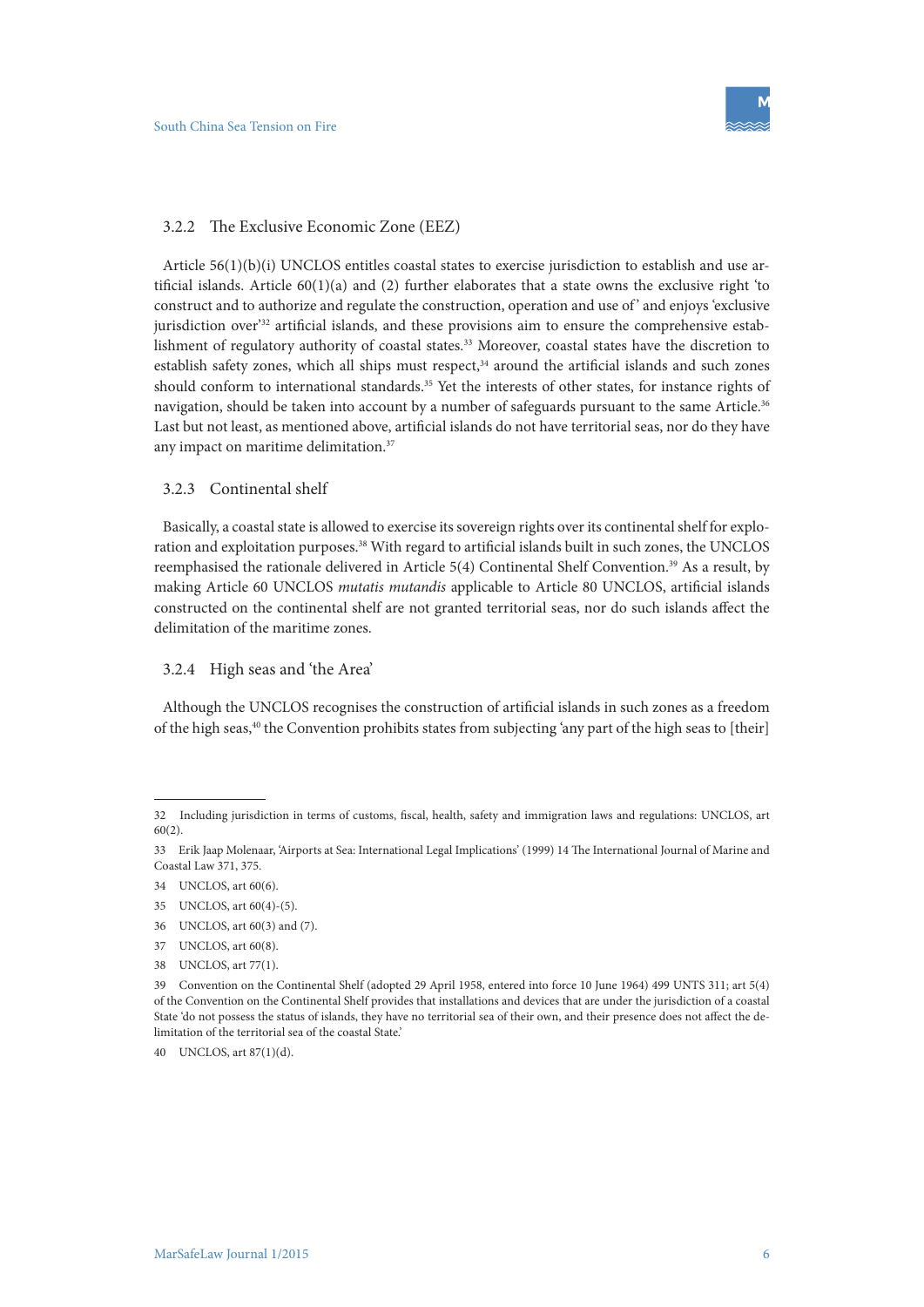sovereignty, $41$  and thus denies any claims on maritime zones stemming from such islands. $42$  This principle is also applicable to the International Sea Bed Area,<sup>43</sup> for under Article 147(2)(e) UNCLOS, installations used to carry out activities in the Area do not have a 'territorial sea of their own, and their presence does not affect the delimitation of the territorial sea, the exclusive economic zone or the continental shelf '.

# 4. Case study: China's moves on building artificial islands in troubled waters

### 4.1 Troubled waters? An overview of the South China Sea dispute

The South China Sea dispute has had a long history, with ten countries<sup>44</sup> bordering the area in question. The importance of the South China Sea lies in its significant sources of energy (oil and natural gas), its function as a strategic passage route (for surveillance, sea-lane interdiction and other naval operations), its abundance of fisheries resources and its use as a legal basis for claiming maritime zones.45 Hence, the region has always been an area with ongoing clashes of sovereignty claims, which have drawn great international concern.

The disputes in the South China Sea can mainly be attributed to the overlapping EEZs of the adjacent countries in some areas of the Spratly Islands.<sup>46</sup> In fact, before the entitlement of EEZs under the UNCLOS, there were no apparent disputes in the region.<sup>47</sup> Since Brunei took the lead and issued its claim over a portion of the Spratly Islands in 1988, China, Vietnam, Malaysia, the Philippines and Taiwan have all subsequently made their respective sovereignty claims to the islands.48 Given that the primary focus of this article regards China's recent activities in the South China Sea, the following content will thus discuss the claim made by China.

48 ibid.

<sup>41</sup> **UNCLOS** art 89

<sup>42</sup> Churchill and Lowe (n 21) 51.

<sup>43</sup> ibid.

<sup>44</sup> Namely Taiwan, China, the Philippines, Vietnam, Brunei, Malaysia, Indonesia, Singapore, Thailand, and Cambodia. However, the main claimants in this region are the first seven countries mentioned above.

<sup>45</sup> Yann-Huei Song, 'United States and Territorial Disputes in the South China Sea: A Study of Ocean Law and Politics' (2002) 1 Maryland Series in Contemporary Asian Studies 1, 19-25.

<sup>46</sup> Mary Fides A Quintos, 'Artificial Islands in the South China Sea and Their Impact on Regional (in)Security' (2015) 2 FSI Insights 1-11.

<sup>47</sup> Shicun Wu, *Solving Disputes for Regional Cooperation and Development in the South China Sea: A Chinese Perspective* (Elsevier 2013) 4.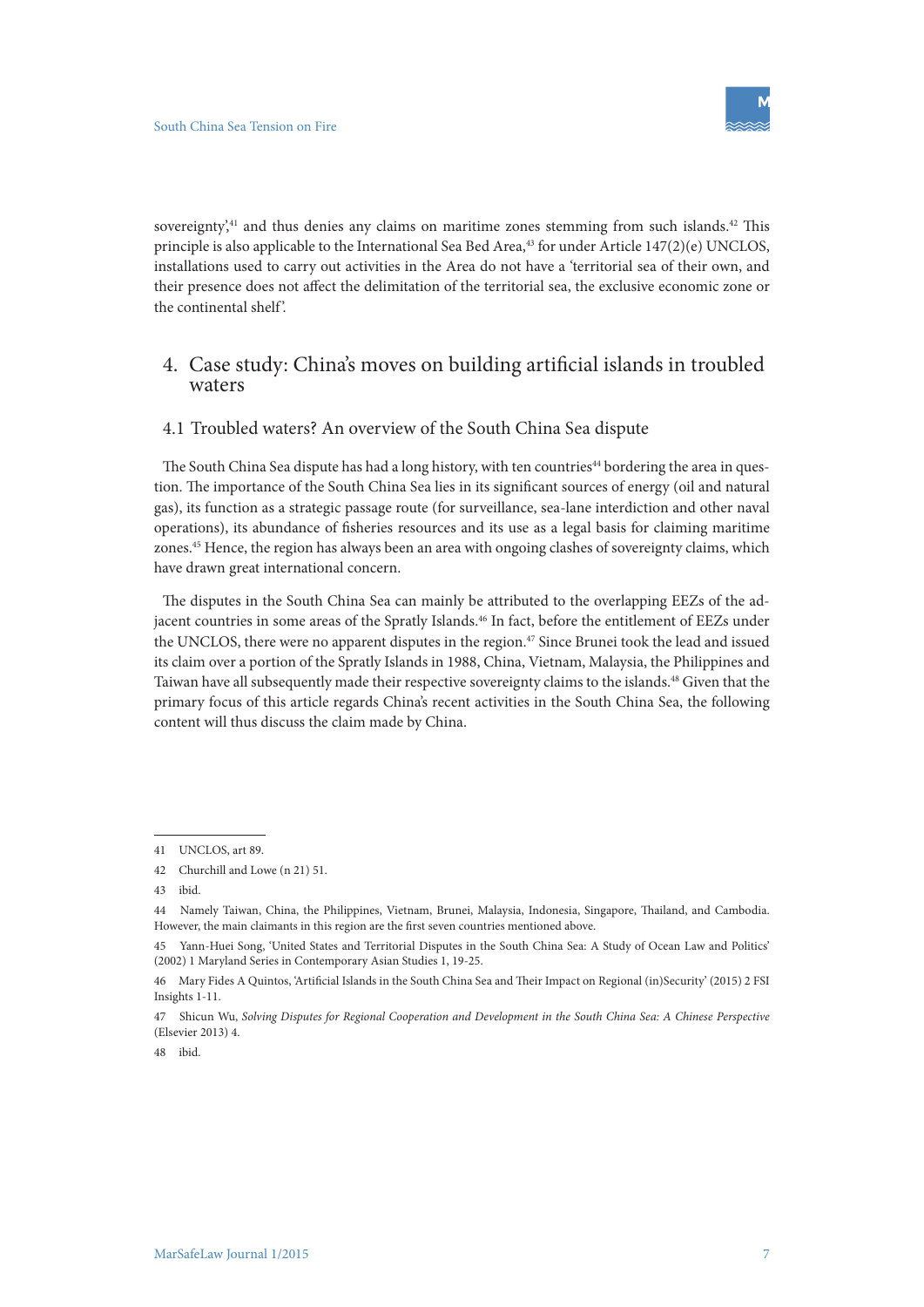

### 4.2 China's recent moves on building artificial islands in the South China Sea

#### 4.2.1 A review of China's claim in the South China Sea

As is known, China has claimed all of the islands and most of the South China Sea for historical reasons, it but has not defined the borders of sovereignty claimed in those waters.49 Such a claim can be traced back to the Xia Dynasty (2183-1752 B.C.), when the entire South China Sea was claimed by China.50 In 1947, the Republic of China (ROC) government drew an eleven-dash line (U-shaped Line) in the South China Sea on the Chinese map, which included 'the Spratly Islands and other chains that the ruling KMT party declared, were now under Chinese sovereignty'.51 Later on, in 1953, the People's Republic of China (PRC) government reissued a nine-dash line, which had deleted the two dashes that were once claimed by the former government in the Gulf of Tonkin, to reinforce its claim of historical waters.52 Since the international maritime regulatory regime began to develop, China has codified its claims via domestic legislation. Among these laws, the combination of the 1992 Law on the Territorial Waters and Their Contiguous Areas and the Law on the Exclusive Economic Zone and the Continental Shelf provides the Chinese government with a basis for claiming four-fifths of the South China Sea.<sup>53</sup>

After China's ratification of the UNCLOS in 1996, its assertion and tactics in the South China Sea have become more prominent with regard to the diplomatic, administrative and military aspects.<sup>54</sup> These strategies have thus triggered constant maritime disputes in these contested waters.

### 4.2.2 China's recent establishment of artificial islands in the South China Sea

In 2014, China was spotted shipping construction materials for the creation of new islands in the Spratly Archipelago.55 Then, in February 2015, satellite images showed that China had initiated its reclamation work on six of the reefs in the Archipelago, with the expansion of a few small, concrete platforms into a 'large facility' atop of the Gaven Reefs and by constructing an 'air strip capable' island

<sup>49</sup> Jeremy Page and Trefor Moss, 'China's Claim in the South China Sea: The Short Answer' (*The Wall Street Journal*, 27 May 2015) <http://blogs.wsj.com/briefly/2015/05/27/chinas-claims-in-the-south-china-sea-the-short-answer/> accessed 28 May 2015.

<sup>50</sup> Xavier Furtado, 'International Law and the Dispute over the Spratly Islands: Whither UNCLOS?' (1999) 21 Contemporary Southeast Asia 386, 388.

<sup>51</sup> Mohan Malik, 'Historical Fiction: China's South China Sea Claims' (2013) 176 World Affairs 83, 88.

<sup>52</sup> Li Jinming and Li Dexia, 'The Dotted Line on the Chinese Map of the South China Sea: A Note' (2003) 34 Ocean Development & International Law 287, 290.

<sup>53</sup> M Taylor Fravel, 'China's Strategy in the South China Sea' (2011) 33 Contemporary Southeast Asia: A Journal of International and Strategic Affairs 292, 294; see also Malik (n 51) 89.

<sup>54</sup> See Fravel (n 53) 299-310.

<sup>55</sup> Joel Guinto, 'China Builds Artificial Islands in South China Sea' (*Bloomberg Business*, 19 June 2014) <www.bloomberg. com/bw/articles/2014-06-19/china-builds-artificial-islands-in-south-china-sea> accessed 28 May 2015.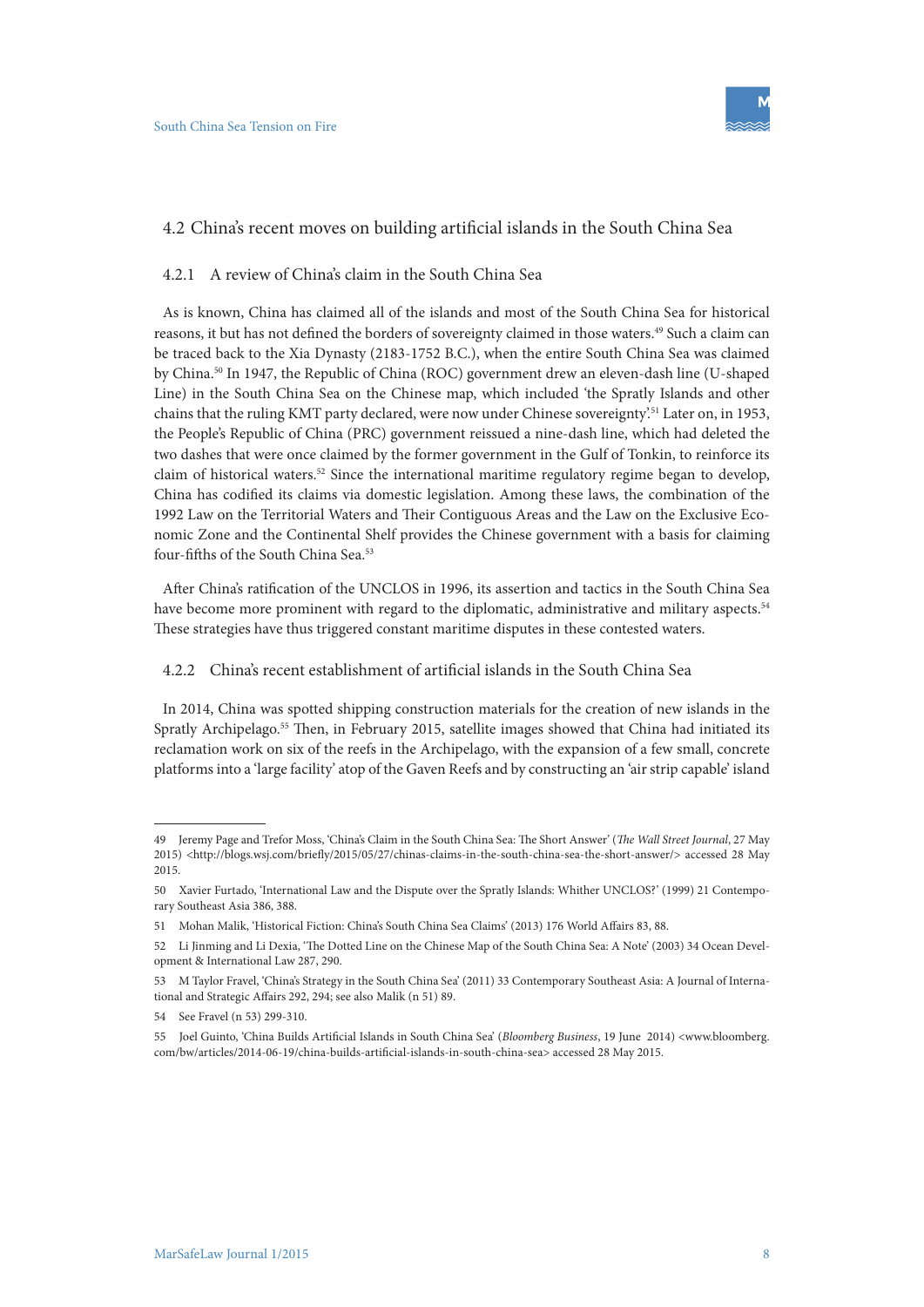with a runway that serves military and civilian purposes along the Yongshu Island.<sup>56</sup> In fact, similar infrastructures were also built on the Johnson South Reef and the Hughes Reef.<sup>57</sup> A few months later, artillery weapons were detected on these islands, moved there by China.58 These continuous actions have again aroused deep concern worldwide, and the international community is highly suspicious that China intends to utilise the islands as a basis for strengthening its land reclamation.

In mid-2015, Chinese officials reaffirmed that such projects 'do not affect the freedom of navigation and overflight enjoyed by all countries in accordance with international law in the South China Sea.'59 They also stated that these constructions are 'well within the scope of China's sovereignty and [are] justified, legitimate and reasonable',<sup>60</sup> due to its sufficient historical evidence and non-disputable claims of rights and interests in this area.<sup>61</sup>

### 4.3 Analysis

In this section, the author attempts to analyse the aforementioned case of China under the UN-CLOS and to provide possible solutions.

<sup>56</sup> Greg Torode, 'China to Project Power from Artificial Islands in South China Sea' (*Reuters*, 19 February 2015) <http:// uk.reuters.com/article/2015/02/19/uk-southchinasea-reefs-china-idUKKBN0LN0JE20150219>, accessed 28 May 2015; Katie Hunt, 'Report: China Building New Islands in Disputed Waters' (*CNN*, 18 February 2015) <http://edition.cnn. com/2015/02/17/asia/china-south-china-sea-reclamation/> accessed 28 May 2015; Jeremy Bender, 'China Is Building Its First Runway on a Disputed Island Chain in the South China Sea' (*Business Insider*, 16 April 2015) <www.businessinsider.com/ china-constructing-runway-in-south-china-sea-2015-4 > accessed 28 May 2015.

<sup>57</sup> Paul Vale, 'Beijing Constructs Chain of Artificial Island Fortresses in Disputed Region of South China Sea' (*The Huffington Post UK*, 20 February 2015) <www.huffingtonpost.co.uk/2015/02/20/chin-building-chain-of-island-fortresses-in-disputed-region-of-south-china-sea\_n\_6721364.html> accessed 28 May 2015.

<sup>58</sup> Matthew Rosenberg, 'China Deployed Artillery on Disputed Island, U.S. Says' (*The New York Times*, 29 May 2015) <www. nytimes.com/2015/05/30/world/asia/chinese-artillery-spotted-on-spratly-island.html?\_r=0> accessed 29 May 2015; James Rush, 'Artillery Weapons Detected on Artificial Islands Built by China, US Claims, in What It Calls a "Disturbing" Development in South China Sea' (*The Independent*, 29 May 2015) <www.independent.co.uk/news/world/asia/us-claims-artilleryweapons-have-been-detected-on-artificial-islands-built-by-china-in-what-it-calls-a-disturbing-development-in-south-china-sea-10284280.html> accessed 29 May 2015.

<sup>59</sup> Christopher Bodeen, 'Artificial Island in South China Sea Almost Finished, Is "Lawful, Reasonable and Justified," Government Says' (*National Post*, 16 June 2015) <http://news.nationalpost.com/news/world/artificial-island-in-south-china-sea-almost-finished-is-awful-reasonable-and-justified-government-says> accessed 5 July 2015.

<sup>60</sup> Katie Hunt, 'Island Building in South China Sea "Justified," Says Chinese Admiral' (*CNN*, 1 June 2015) <http://edition. cnn.com/2015/06/01/asia/china-defends-island-building/> accessed 5 July 2015.

<sup>61</sup> ibid.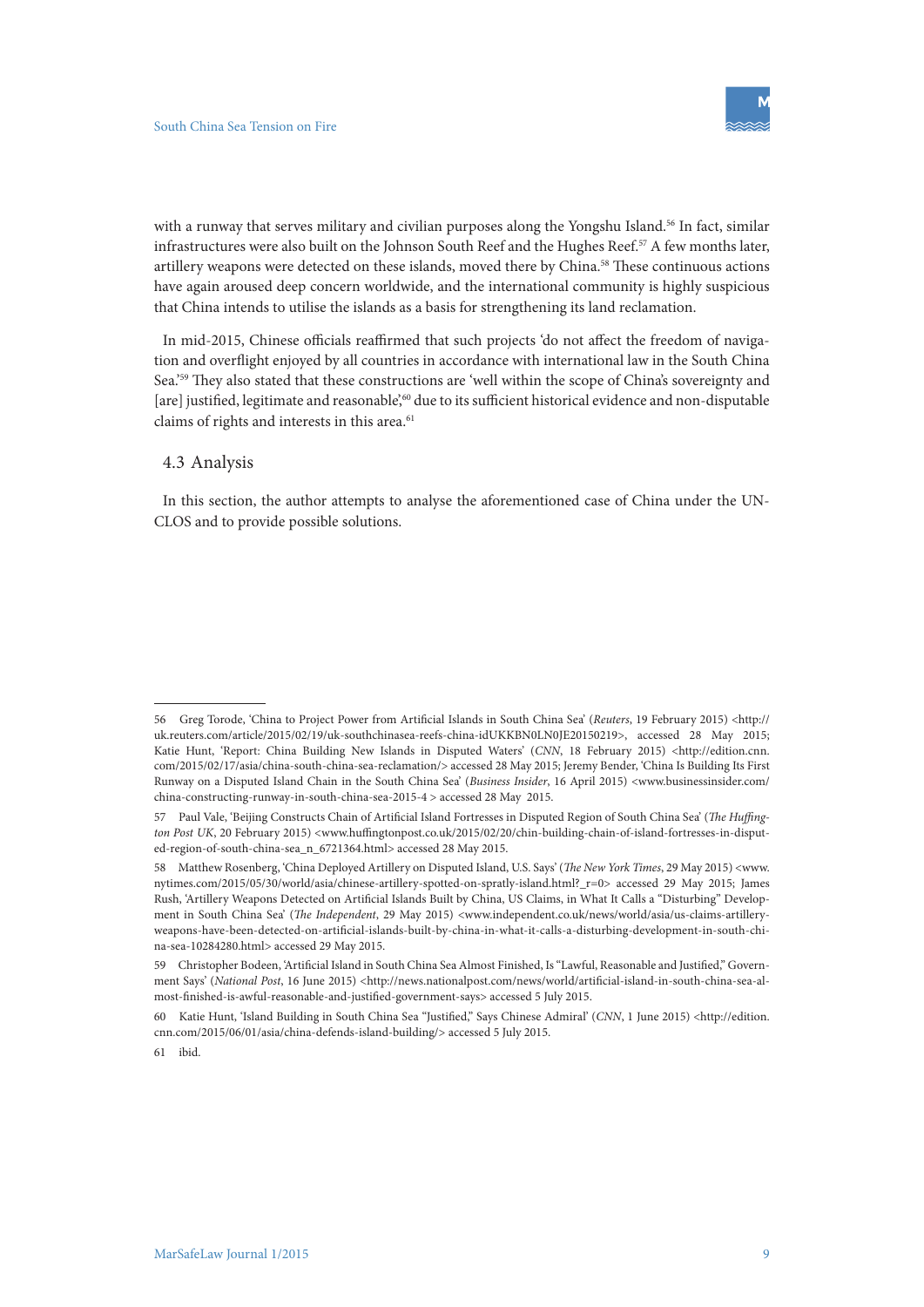

### 4.3.1 The fuse of conflicts: the missing definition of 'artificial island' within the UNCLOS

Chinese government officials have refused to comment on the satellite images of the expansion of its constructions in the South China Sea.62 As a matter of fact, China has never officially confirmed that it is building artificial islands in the South China Sea. Instead, they tend to call these objects 'facilities' or 'constructions'.<sup>63</sup> Therefore, the main issue is whether these objects can be classified as artificial islands under the UNCLOS.

Unfortunately, as mentioned in this article, given that the UNCLOS lacks a clear definition of what an artificial island is<sup>64</sup> and that there is no case law that directly addresses this issue, different interpretations can be made. Some suggest that artificial islands are lands with the characteristic of human intervention in their formation process,<sup>65</sup> while others argue that artificial islands 'are created by expanding existing islets, construction on existing reefs, or amalgamating several natural islets into a bigger island',<sup>66</sup> or describe an artificial island as 'a temporary or permanent fixed platform made by man surrounded by water and above water at high tide'.<sup>67</sup> Nevertheless, in practice, the distinction between a 'naturally-formed' island and an 'artificial' one is not always easy to determine: it could be stated that an artificial island constructed from the ground up falls within the scope of artificial islands, but what about the situation where a state builds a dam in the sea and the sand brought in by the current eventually accumulates into an island? Should such an island be considered as naturally or artificially formed?68 The contested objects in the case of China were constructed on or extend from the foundations of reefs or naturally-formed islands. Therefore, such objects are actually combinations of natural and artificial factors, which would lead us back to the deadlock of what constitutes an artificial island within the context of UNCLOS. Consequently, the ambiguity of the subject matter referred to in the artificial island-related UNCLOS provisions certainly left a loophole that could weaken the legal effects of the Convention.

<sup>62</sup> Jeremy Page and Julian E Barnes, 'China Expands Island Construction in Disputed South China Sea' (*The Wall Street Journal*, 18 February 2015) <www.wsj.com/articles/china-expands-island-construction-in-disputed-south-china-sea-1424290852> accessed 29 May 2015.

<sup>63</sup> See Shannon Tiezzi, 'Chinese Official: South China Sea Construction "Primarily for Civilian Purposes"' (*The Diplomat*, 28 May 2015) <http://thediplomat.com/2015/05/chinese-official-south-china-sea-construction-primarily-for-civilian-purposes/> accessed 30 May 2015.

<sup>64</sup> Tracing back to the history of law-making, on one hand, the relevant report of the 1930 Codification Conference mentioned that 'the definition of the term "island" did not exclude artificial islands'. On the other hand, however, Article 6 of the draft articles on continental shelf, adopted in 1953, provided that 'installations necessary for the exploration and exploitation of the continental shelf did not possess the status of island'. Therefore, divergence existed on this issue from the very beginning. *Summary Record of the 260th Meeting*, extract from the Yearbook of the International Law Commission Vol 1 (1954) 90.

<sup>65</sup> See Tanaka (n 17) 64.

<sup>66</sup> Bahman Aghai Diba, 'Legal Regime of the Artificial Islands in the Caspian Sea' (*Payvand Iran News*, 12 May 2011) <www. payvand.com/news/11/dec/1046.html> accessed 30 May 2015.

<sup>67</sup> Rudolf Bernhardt, *Encyclopedia of Public International Law* (Law of the Sea: New York 1989) 38.

<sup>68</sup> Churchill and Lowe (n 20) 50.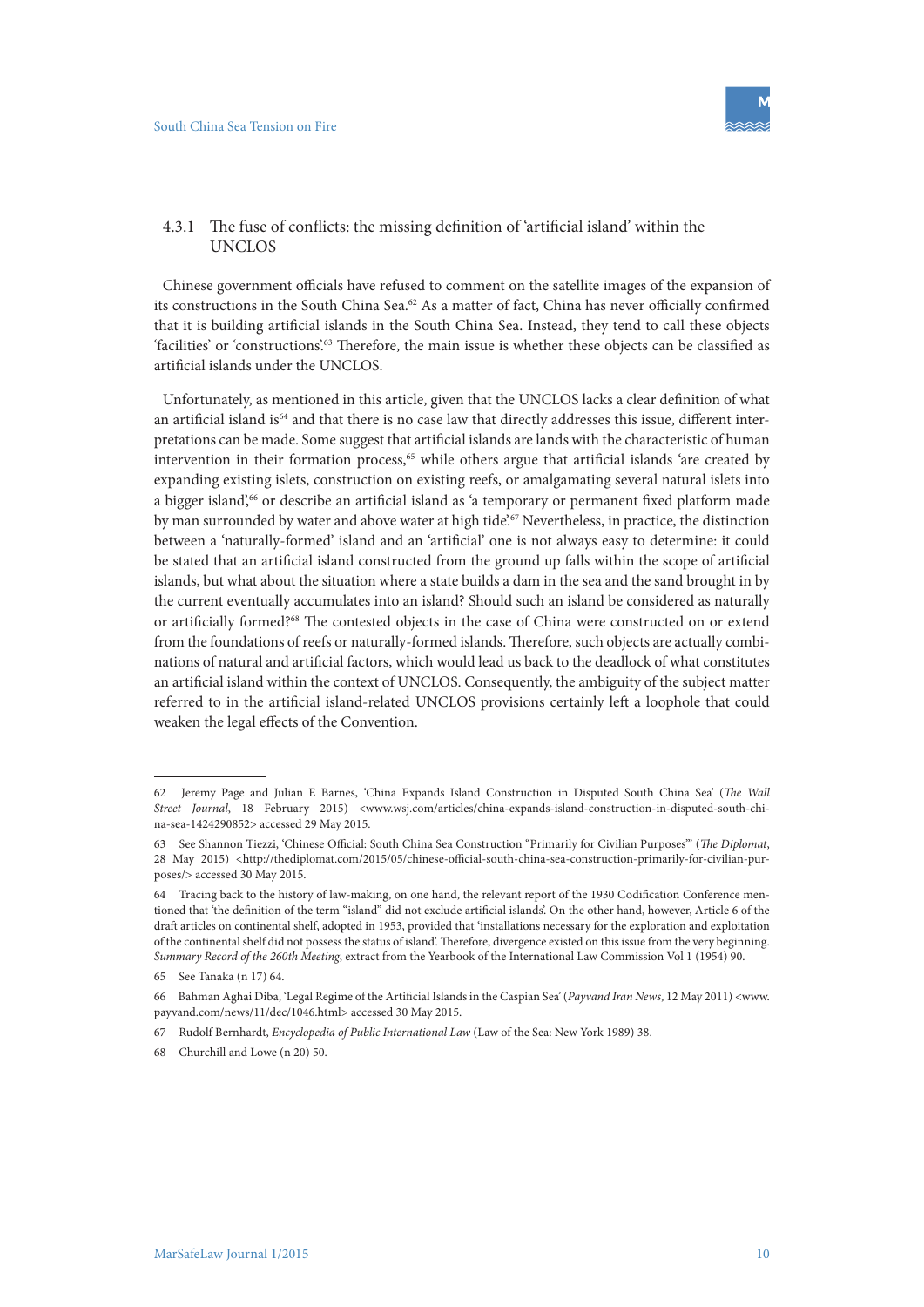

### 4.3.2 Could China's act of building artificial islands really strengthen its sovereign claims in the region?

As previously mentioned, China has long asserted its sovereign rights through historical claims, mainly with the nine-dash line. However, such arguments are generally rejected by scholars, since they fail to meet the requirements of 'historic waters'.<sup>69</sup> According to the interpretation of the ICJ in the *Anglo-Norwegian Fisheries* case, the term 'historic waters' ordinarily means 'waters which are treated as internal waters but which would not have that character were it not for the existence of historic title<sup>',70</sup> Despite the argument that 'the regime of historic waters could not be an exception because there were no general rules of international law' regarding the determination of historical waters,<sup>71</sup> the nine-dash line does not seem to be compatible with the three basic elements of a title to historic waters, which are: (1) the exercise of authority over the area, (2) the continuity of the exercise of authority, and (3) the acquiescence of other states.72

Regarding the first and second elements, all of the maps issued by China before 1909 marked the Hainan Province as its southernmost point, which did not include the South China Sea.73 Besides, the frequent fishery activities in the area could not be considered as sufficient evidence to support the exercise of governmental authority. In addition, Tran Truong Thuy pointed out that China officially admitted in Article 1 of the Declaration of the Government of the People's Republic of China on China's Territorial Sea74 that the 'islands are separated from the mainland *by the high sea*', so China ought to acknowledge that it does not own the right to exercise authority in the area.<sup>75</sup> As for the third element, it is apparent that the adjacent states have been radically objecting for the past several decades to China's claim in the South China Sea.76 The recent developments of the ongoing *Sino-Philippine* 

<sup>69</sup> Tran Truong Thuy, 'China's U-Shaped Line in the South China Sea: Possible Interpretations, Asserting Activities and Reactions from Outside' (30 September 2012) 2-6 <http://papers.ssrn.com/sol3/papers.cfm?abstract\_id=2233274> accessed 4 June 2015.

<sup>70</sup> *Anglo-Norwegian Fisheries between United Kingdom and Norway Case (United Kingdom v Norway)* (Judgment) [1951] ICJ Rep 130.

<sup>71</sup> Tanaka (n 17) 57.

<sup>72</sup> UN Secretariat, 'Juridical Regime of Historic Waters, Including Historic Bays', UN Doc A/CN.4/143 (F) [1962] Yearbook of the International Law Commission 3.

<sup>73</sup> Thuy (n 69) 3-4.

<sup>74</sup> Art 1 of the Declaration of the Government of the People's Republic of China on China's Territorial Sea provides that: 'The breadth of the territorial sea of the People's Republic of China shall be twelve nautical miles. This provision applies to all territories of the People's Republic of China including the Chinese mainland and its coastal islands, as well as Taiwan and its surrounding islands, the Penghu Islands, the Dongsha Islands, the Xisha Islands, the Zhongsha Islands, the Nansha Islands and all other islands belonging to China which are separated from the mainland and its coastal islands by the high seas.' The full text of the Declaration is available at <www.chinausfocus.com/wp-content/uploads/2014/08/Annex1-4.pdf> accessed 25 July 2015.

<sup>75</sup> Thuy (n 69) 4.

<sup>76</sup> See generally Mark J Valencia, 'Wither the South China Sea Dsiputes' in Tran Truong Thuy, Nguyen Thuy Minh and Le Thuy Trang (eds), *The South China Sea: Cooperation for Regional Security and Development* (Diplomatic Academy of Vietnam 2009).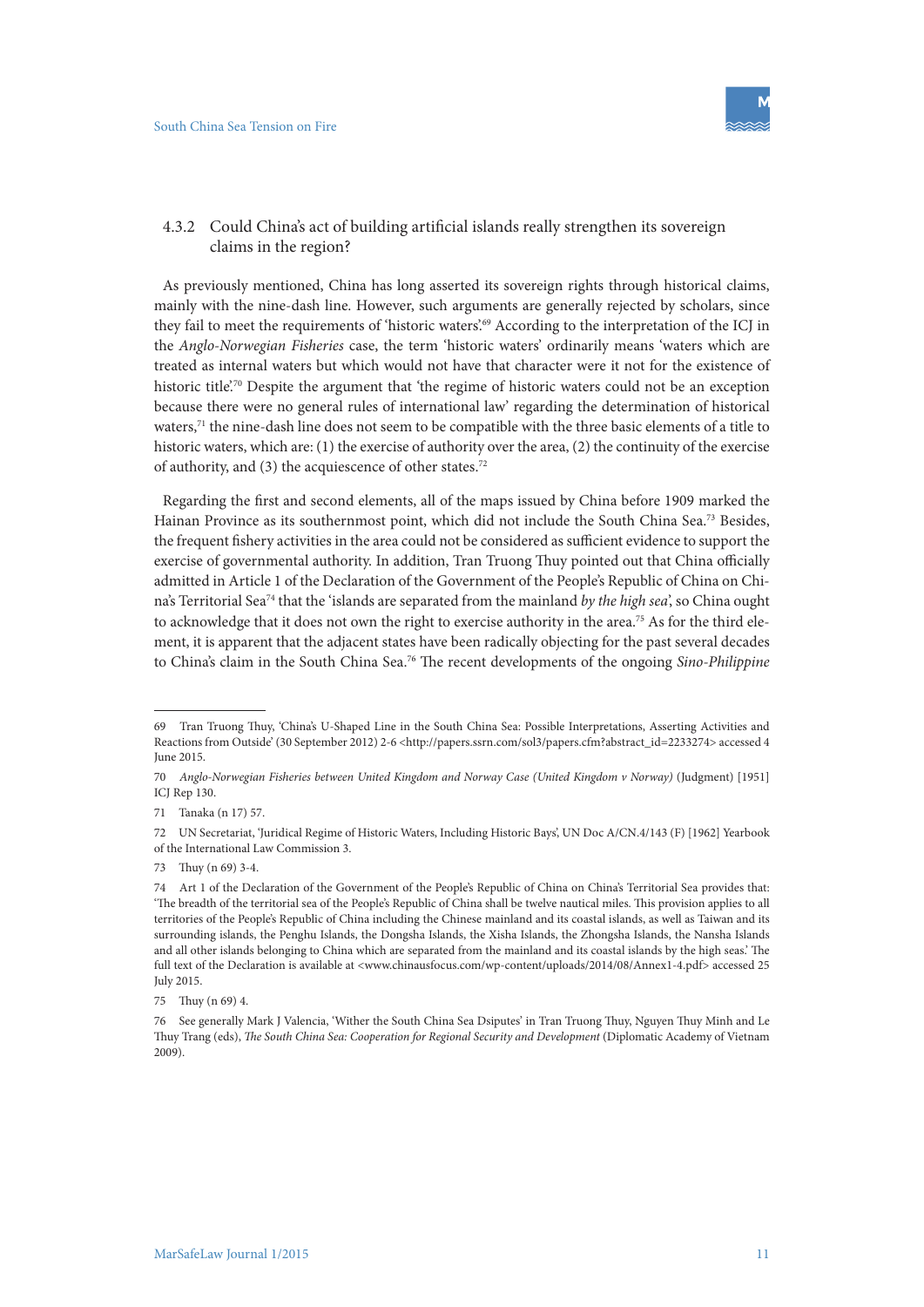*Arbitration* case also support this point.77 Hence, it could likely be inferred that China intends to reinforce its sovereign claims in the South China Sea by building the said constructions. But would such moves actually help? These moves would likely result in meeting the requirement of the first element, but would be inconsistent with the second and third elements; for, on the one hand, the creation of the constructions was just recently initiated, and whether it fits the definition of 'continuous' in terms of length of time might be arguable. On the other hand, the nearby states expressed their opposition when they discovered China's recent conduct in the South China Sea.<sup>78</sup> Consequently, China's acts of building artificial islands would perhaps not strengthen its original claims, but shall instead lead to more conflicts.

#### 4.3.3 Possible solutions

#### *4.3.3.1 Fixing the lacuna by amending the UNCLOS*

At this point, it is worth exploring why the UNCLOS avoided defining the term 'artificial islands'. Keyuan Zou assumed that based on the findings in Nikos Papadakis's work, there are various sorts of artificial islands,<sup>79</sup> and each and every type has its own respective legal status,<sup>80</sup> which might attribute to the complexities of definitional problems.<sup>81</sup> However, the avoidance of defining such terms would make the application of 'artificial island-related' provisions confusing, for there is no standardised criteria when it comes to the determination of what constitutes an artificial island under the UN-CLOS regime, and should this remain unclarified, the discussion regarding the application of the relevant articles would be meaningless.

It is also worth noting that a definition of artificial islands was provided for in the draft of the Convention on Offshore Units, Artificial Islands and Related Structures Used in the Exploration for and Exploitation of Petroleum and Seabed Mineral Resources, proposed in 2001 by the Comité Maritime International, which has cooperated with the IMO Legal Committee for many years. Under this Convention, an artificial island shall refer to:

<sup>77</sup> However, China had refused to participate in the arbitral proceedings. See generally Michael Sheng-Ti Gau, 'The Sino-Philippine Arbitration on the South China Sea Disputes: A Case Study on the Efficacy of Unclos Annex Vii Tribunal' (2015 ILA-ASIL Asia-Pacific Research Forum 'Integrating the Asia-Pacific: Why International Law Matters?', Taipei, May 2015). For the latest updates on this case, see Permanent Court of Arbitration, *The Republic of the Philippines v The People's Republic of China* <www.pca-cpa.org/showpage65f2.html?pag\_id=1529> accessed 2 August 2015.

<sup>78</sup> Hunt (n 60).

<sup>79</sup> Types of artificial islands mentioned in Nikos Papadakis's book include sea cities, artificial islands for economic use, fisheries and fish-farming, installations for the exploitation of non-natural resources, entertainment installations, military installations, *etc*, see Papadakis (n 29).

<sup>80</sup> Zou (n 16).

<sup>81</sup> ibid.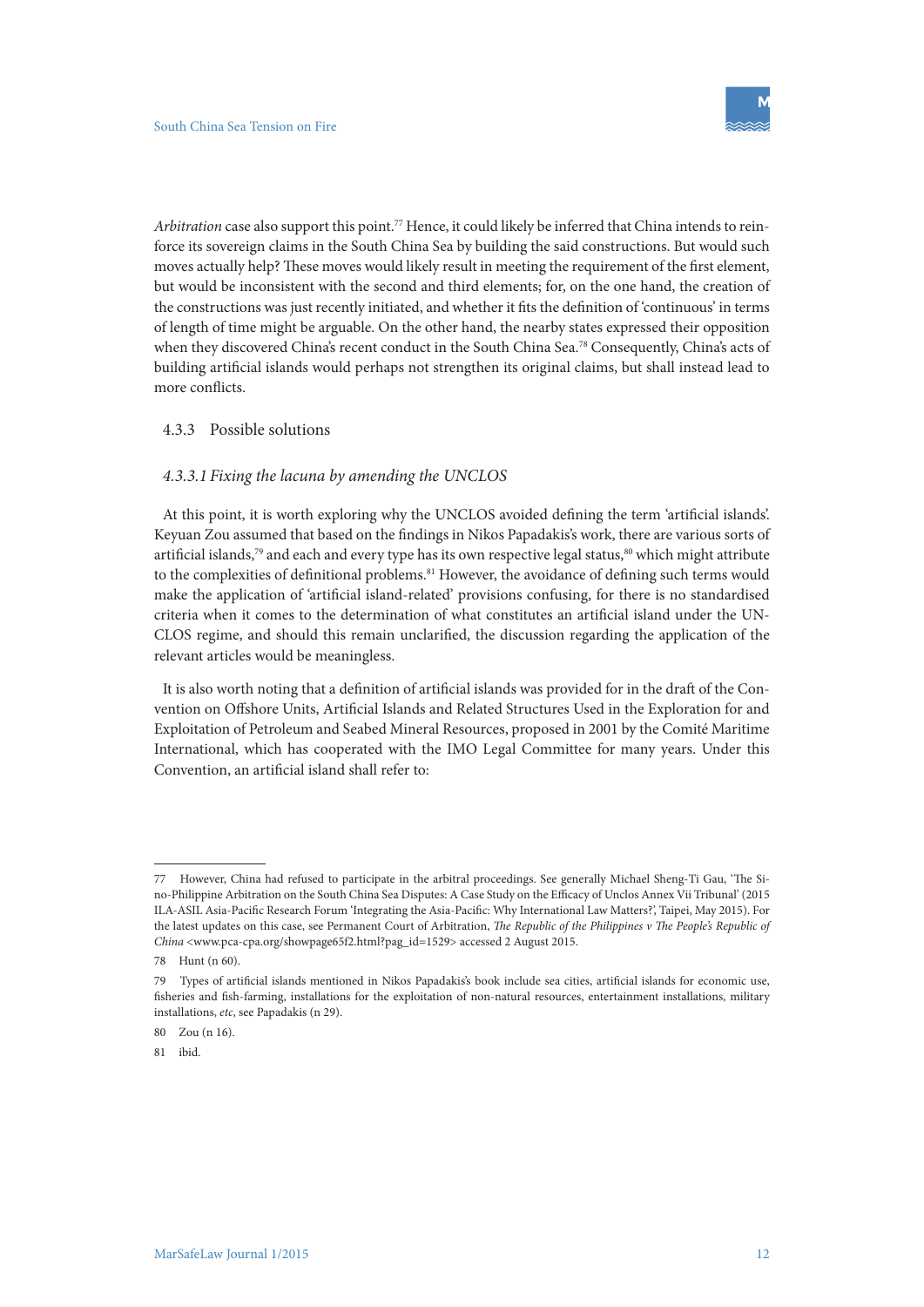

a permanent installation or structure rigidly affixed to the sea bed and used or intended for use for Economic Activities, including wellheads and associated equipment, but shall not include [pipelines] or installations formed from natural dredged materials or fill of natural origin.<sup>82</sup>

Therefore, such examples could probably serve as a reference for any amendments to the UNCLOS in the future.

However, one challenge to this solution lies in the difficulties of implementation. Given that the nature of the UNCLOS is a treaty, the State Parties still possess the right to make reservations to specific provisions or even choose to withdraw from it altogether, which turns out to be the same dilemma that most international conventions face. Such shortcomings could further lower the legal effects of the Convention and its potential governance in the international community.

#### *4.3.3.2 'Artificial island-related' provisions as customary international law?*

The making of customary international law consists of two factors, namely 'a constant and uniform usage practised by the States' and '*opinio juris*'.<sup>83</sup> Unlike treaties that are only binding to contracting states, customary international law is binding to all states once they have come into being.

It is often stated that a number of provisions within the UNCLOS possess the characteristics of customary international law, such as those on innocent passage and navigational rights and freedoms.84 Meanwhile, Yoshifumi Tanaka has also discussed the customary law nature of Article 121 UNCLOS, stating that dating back to the time when the 1980 UNCLOS draft was issued, the Conciliation Commission regarded Article 121(1)(2) as a reflection of 'the present status of international law'.85 Furthermore, in the *Qatar v Bahrain* case, the ICJ elaborated that Article 121(2) UNCLOS reflects the characteristics of customary international law.<sup>86</sup> As for Article 121(3), it is quite difficult to find evidence proving the requirements of state practices and *opinio juris* that constitute customary international law, since it is rare for states to incorporate the provision into their domestic legislation, and the domestic courts of the states do not deal with cases concerning the provision.<sup>87</sup>

As for the construction of artificial islands, apart from the absent uniform definition of an artificial island, whether customary international law could be formed in such a scenario is questionable, for the state practices of building artificial islands have never been consistent and have not gone through

<sup>82</sup> Art 1.1(a) of the Convention on Offshore Units, 'Artificial Islands and Related Structures Used in the Exploration for and Exploitation of Petroleum and Seabed Mineral Resources' (2004) <www.comitemaritime.org/Uploads/Newsletters/2004/ Binder1.pdf > accessed 6 July 2015.

<sup>83</sup> Malcolm N Shaw, *International Law* (Cambridge University Press 2008) 75-76.

<sup>84</sup> James L Malone, 'The United States and the Law of the Sea after UNCLOS III' (1983) 46 Law and Contemporary Problems 29, 33.

<sup>85</sup> Tanaka (n 17) 67.

<sup>86</sup> ibid.

<sup>87</sup> ibid.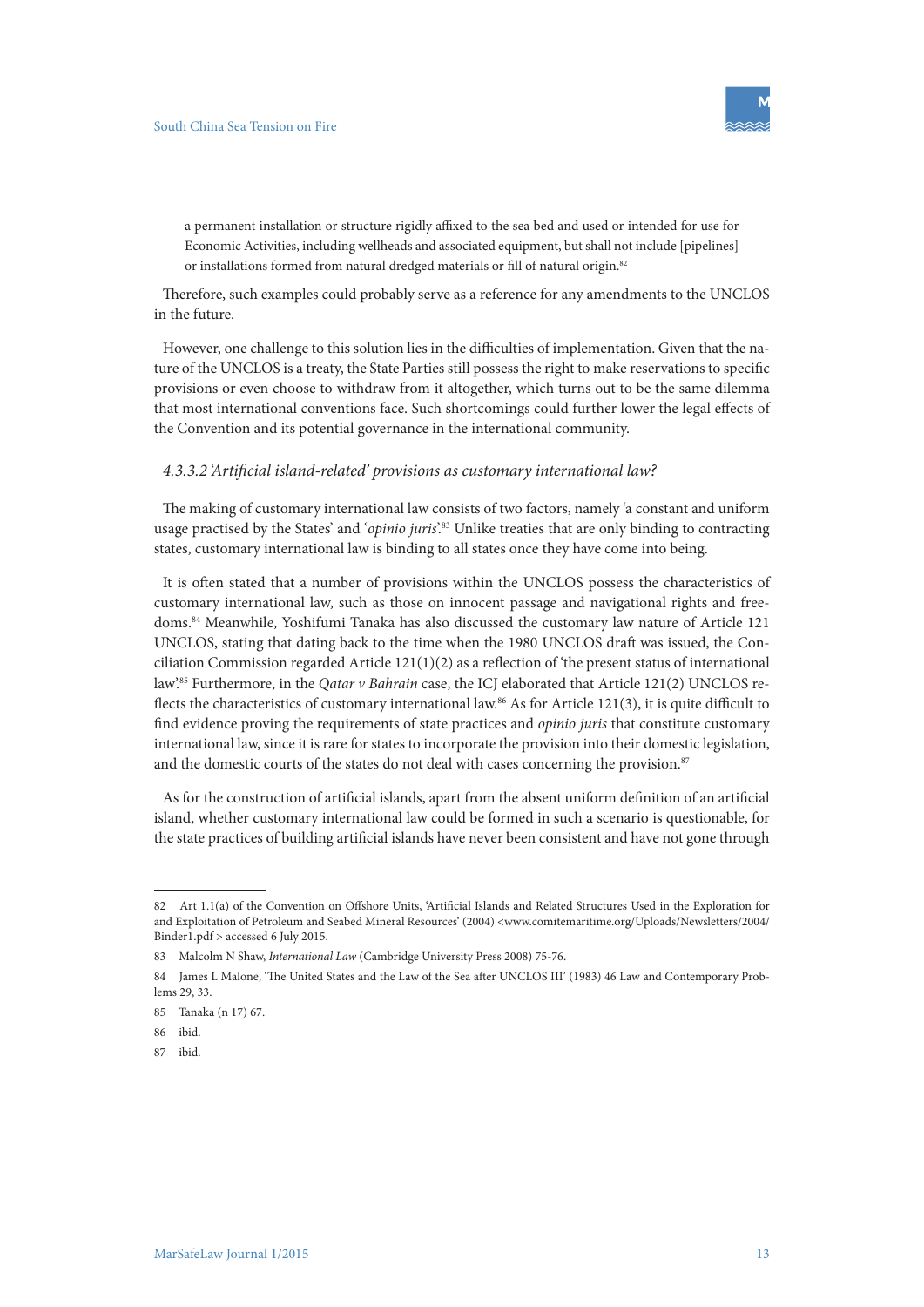

the test of time. Hence, even though it is not uncommon to codify customary international law into treaties, customary international law concerning artificial islands has not been made under the current conditions.

### *4.3.3.3Code of conduct*

China and ASEAN have signed the Declaration on the Conduct of Parties in the South China Sea, an unofficial agreement between the two parties in 2002,<sup>88</sup> which 'set out four trust and confidence building measures and five voluntary cooperative activities.<sup>89</sup> In this Declaration, the parties reaffirmed that 'the adoption of a code of conduct in the South China Sea would further promote peace and stability in the region and agree to work, on the basis of consensus, towards the eventual attainment of this objective'.<sup>90</sup> However, the code of conduct on the South China Sea is still going through the negotiating process and has not yet come to be.<sup>91</sup>

By examining the existing international or regional codes of conduct, one would discover that they fit the elements of soft law.92 Although the codes of conduct are not binding on the parties, they serve more flexible purposes compared to those of treaties, and have thus been adopted more frequently in the modern international community. Through the negotiation of an international code of conduct, which specifically defines an artificial island, or a regional code of conduct on the South China Sea, such a solution could be a feasible alternative to the amendment of the UNCLOS.

<sup>88</sup> Ed Flanagan, 'China May Build "Artificial Island" in Disputed Waters' (*NBC News*, 9 June 2014) <www.nbcnews.com/ news/world/china-may-build-artificial-island-disputed-waters-n126101> accessed 5 June 2015.

<sup>89</sup> Carlyle A Thayer, 'Asean's Code of Conduct in the South China Sea: A Litmus Test for Community-Building?' (2012) 10 The Asia-Pacific Journal 20 <www.japanfocus.org/-Carlyle\_A\_-Thayer/3813/article.html> accessed 26 July 2015.

<sup>90</sup> ibid. 91 See generally Carlyle A Thayer, 'Asean, China and the Code of Conduct in the South China Sea' (2013) 33 SAIS Review of International Affairs 75; Clint Richards, 'Code of Conduct for South China Sea Unlikely, Yet ASEAN Made Progress' (*The Diplomat*, 11 August 2014) <http://thediplomat.com/2014/08/code-of-conduct-for-south-china-sea-unlikely-yet-aseanmade-progress/> accessed 5 June 2015; 'US Condemns China's Reclamation in South China Sea, Urges Regional Agreement on Code of Conduct' (*EMerging Equity*, 30 May 2015) <http://emergingequity.org/2015/05/30/u-s-condemns-chinas-reclamation-in-south-china-sea-urges-regional-agreement-on-code-of-conduct/> accessed 5 June 2015.

<sup>92</sup> Christine M Chinkin, 'The Challenge of Soft Law: Development and Change in International Law' (1989) 38 International and Comparative Law Quarterly 850, 851.